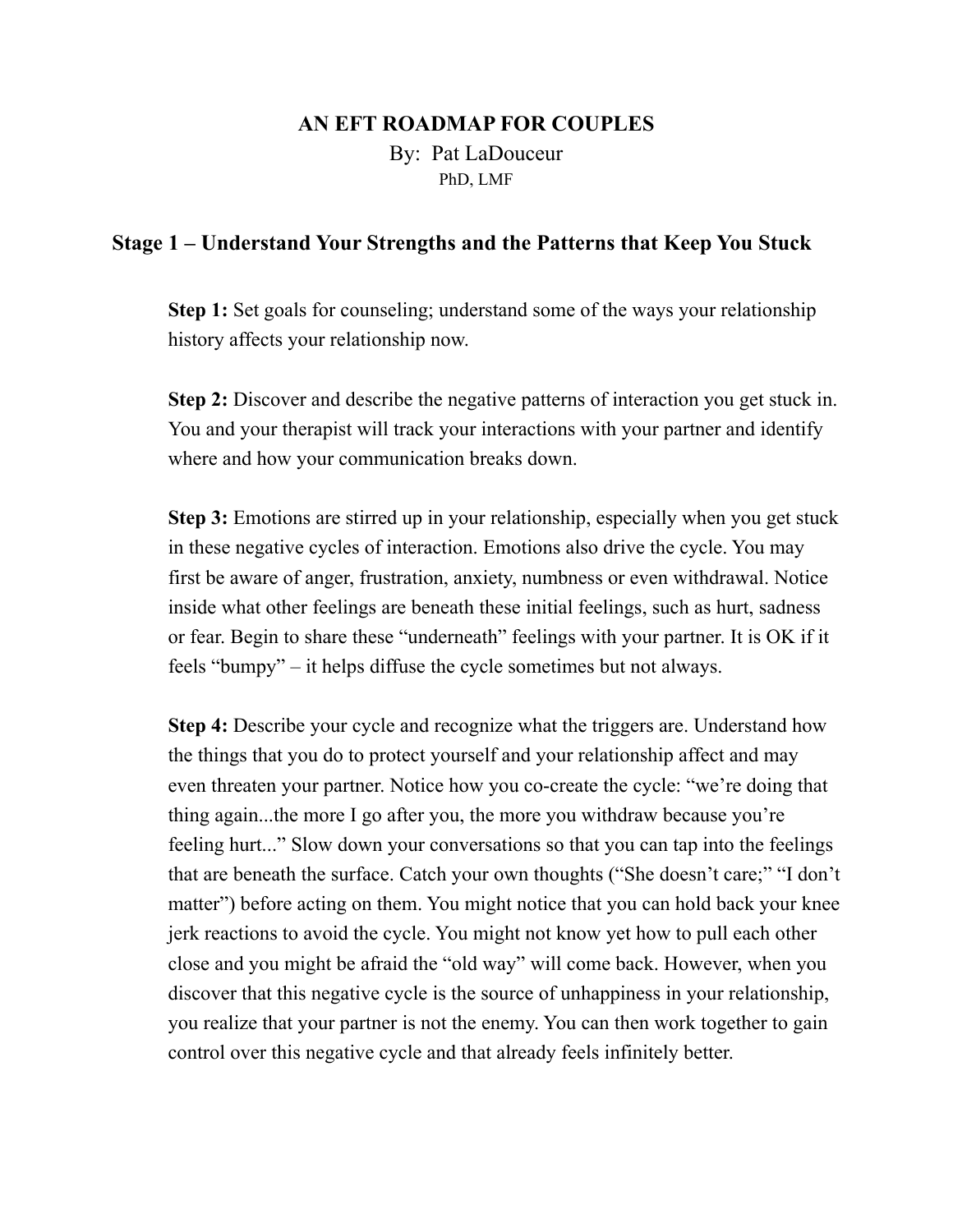## **Stage 2 – Create a New, Intimate Relationship Bond; Change Your Communication Patterns**

**Step 5:** Both of you are now able to talk about your feelings that get triggered by the negative cycle, including things you might not have been able to say before. With less friction and more compassion between you, there is safety to explore your experience more deeply. We all have doubts about ourselves at times and may also have fears about depending on others. You may struggle with personal fears or insecurities in this relationship. You may have had life experiences that make it difficult to trust others to be there for you. With the help of your therapist, you can take turns and begin to share these "raw spots" with your partner. As you take these risks, your partner begins to truly see and understand where you are coming from, which creates empathy.

**Step 6:** This step involves staying engaged and listening to your partner's disclosures. Your partner may share feelings that take you by surprise. You may feel disoriented or even hurt that you have not heard your partner share so personally like this before. It is OK to experience a mixture of emotions. Start by trying to understand at an emotional level what your partner is saying, without needing to change his/her experience or take responsibility for it yourself. Stay open to the possibility of experiencing and understanding your partner in a new way. Allow yourself to be moved by your partner's new disclosures.

**Step 7:** Explore what helps you feel deeply connected, what is most important for you in this relationship. In this stage of therapy your therapist helps you find ways to ask for your needs in the relationship in a way that is both caring and direct. You can lean into and reach for your partner and he/she is able to reach back in a loving way. You have found a new way to relate when one of you feels stressed, hurt or insecure. The bond between you shifts, becoming closer and more intimate. You can check out your perceptions and talk about feelings. You can listen with an open heart, be curious about one another and offer reassurance when needed. Both of you have a felt sense of "being there" for each other.